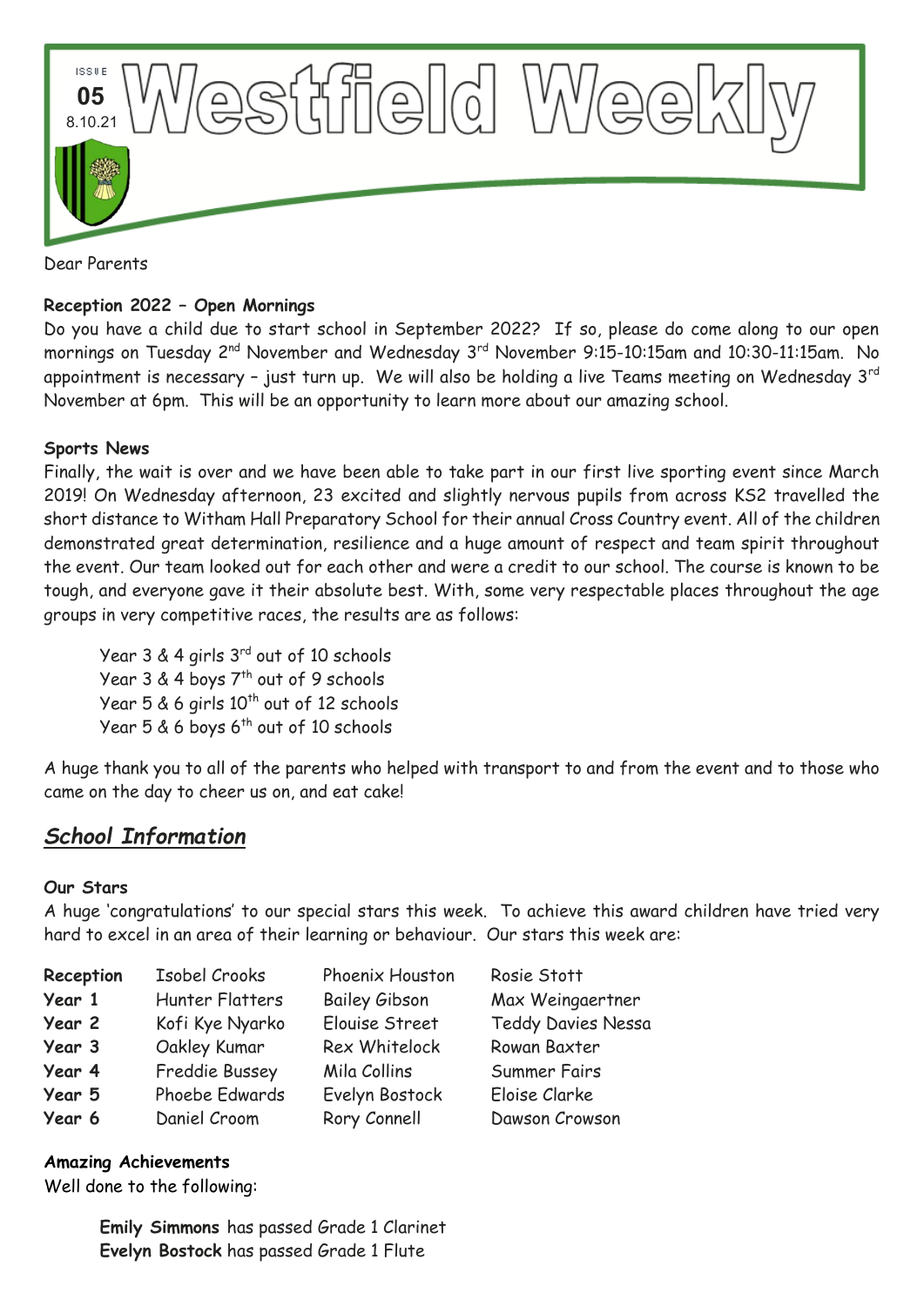## **Busking Friday**

After the huge success of Busking Friday, we are keen to continue to provide our children with an opportunity to show case their creative talent and inspire others. These weekly opportunities will now be during live assemblies on a Thursday. If your child would like to be our Busking Star for the week, please can you send a short audition video of a performance to [Rebecca.beavis@bournewestfield.lincs.sch.uk.](mailto:Rebecca.beavis@bournewestfield.lincs.sch.uk) Mrs Beavis will choose someone to perform each week. Performers will need to bring their instrument, music, a backing track if relevant. (Drummers will not need to bring in their drum kit, children can use the school kit). Performers can be dancers, musicians or actors performing poetry or a piece of drama.

#### **Attendance**

Congratulations to the following classes who were winners for the week commencing  $27<sup>th</sup>$  September.

| Gold Trophy    | Miss Sloan's Class (100%)                               |  |
|----------------|---------------------------------------------------------|--|
| Silver Trophy  | Mr Mulhern's Class (98.60%)                             |  |
| Attendance Ted | Miss Binder's Class (99.67%)<br>Mrs Harris' Class (99%) |  |

### **REMINDER - Friends of Westfield AGM – Monday 11th October**

The FoW AGM will be held on Monday  $11^{th}$  October at 6.30pm at the school. We are always looking for new members. If you are free to attend, you will be made very welcome and, if you do not like the idea of coming alone, bring along a friend or two - but PLEASE come along to see what we do.

### **EYFS Curriculum Evening**

Thank you to everyone who joined us last night for the EYFS curriculum evening. For those parents who were unable to join us, the presentation has been recorded and will be shared by Parentmail.

### **Year 6 – Aylmerton Residential Visit – Deposit Reminder**

If your child would like to attend the Year 6 residential visit to Aylmerton next year, please ensure your deposit is paid by the deadline of Friday 15<sup>th</sup> October - thank you.

### **'Understanding Your Child' Sessions (Solihull Approach)**

We are pleased to be in a position to repeat the above course at Bourne Westfield. Parents have previously found this course very beneficial and we look forward to delivering another. It will start on **Thursday 11th November** (9.15 – 11.15am) and run for 9 weeks at a subsidised charge of £30. Spaces are limited so if you are interested and would like further details please contact Angela Pinchin, Family Liaison Lead, by phone (01778 424152) or e-mail [angela.pinchin@bournewestfield.lincs.sch.uk](mailto:angela.pinchin@bournewestfield.lincs.sch.uk).

### **Oracy Challenge: Oral Storytelling**

Think about a favourite story or a famous tale. Can you recount it to a group of your friends or family? Remember, you are telling an oral story and you don't need to stick closely to a written version: you can create and add as you go. What details would you add from your own personal experiences to make the story your own? Why not add some personal details like a family pet name.

#### **Harvest Festival**

We have been informed by Bourne Food Bank that an amazing 308.85kg of food was donated by our school for Harvest Festival – thank you to everyone who supported by sending items in to school.

#### **Bourne Westfield School Lottery**

Congratulations to **Mrs Scotney** who was winner of the school lottery last week. The winnings increase as more people join - if you want to join for just £1 per ticket per week and have a chance of winning the weekly draw, then please go to [www.yourschoollottery.co.uk,](http://www.yourschoollottery.co.uk/) search for Bourne Westfield and follow the on screen instructions.